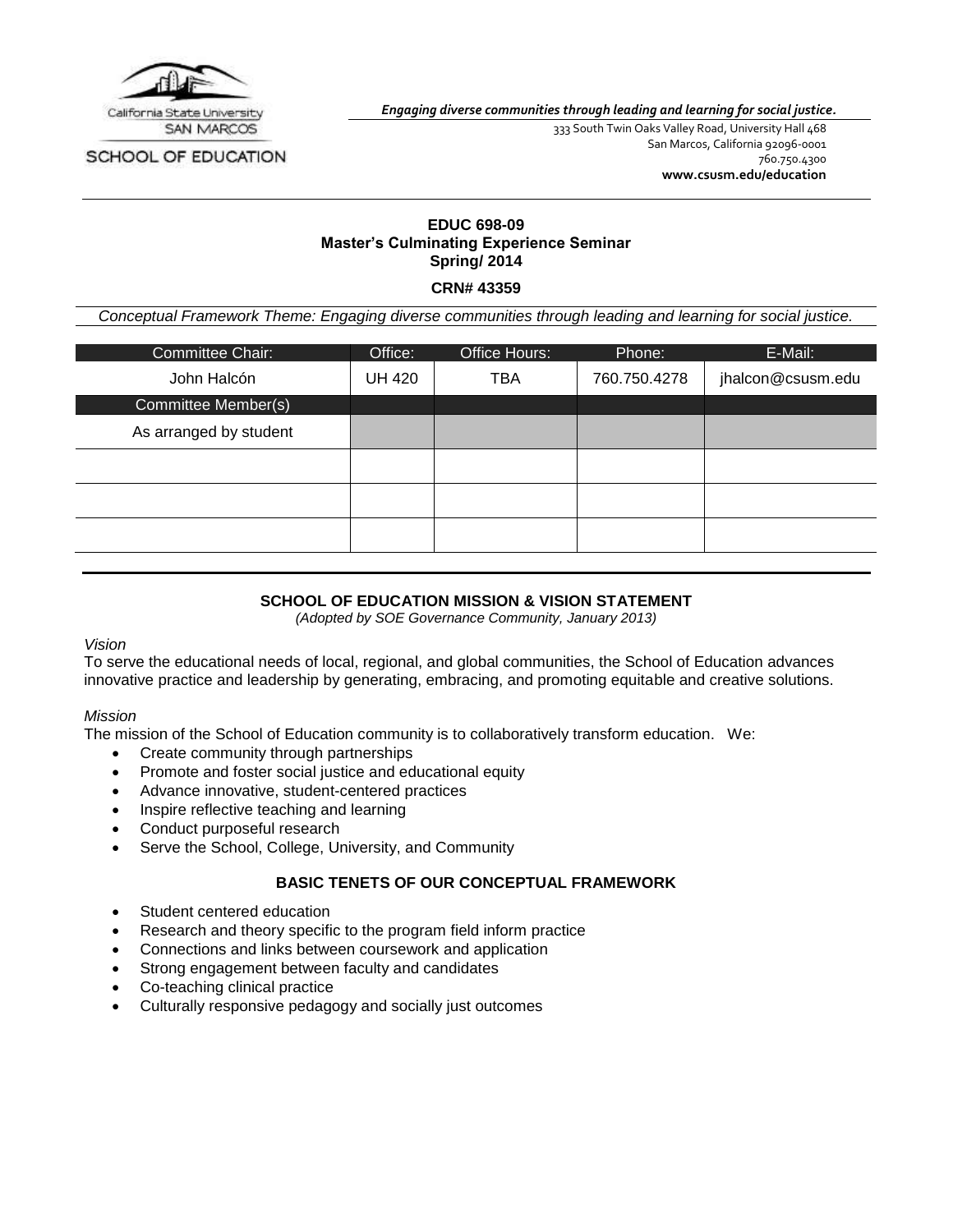# **COURSE DESCRIPTION**

Students engage in the planning, preparation, and completion of their culminating experience, which may take the form of a research thesis, a curricular project within a schooling context — including the National Board Certification Teacher (NBCT) process, or a comprehensive examination. For candidates in the Educational Administration program, the culminating experience is a research thesis. *Note: Students must continually enroll in this course until successful completion of the culminating experience. Graded Credit/No Credit. Enrollment Requirement: Successful completion of the master's option coursework and advancement to candidacy.*

# **Course Objectives**

Candidates will:

- 1. plan and prepare a scholarly culminating experience under advisement of a Committee Chair and at least one additional Committee Member.
- 2. complete a scholarly culminating experience in accordance with professional expectations, including approval of the Committee members.
- 3. apply the explicit style requirements of the APA Publication Manual (current edition).
- 4. successfully present and/or defend their scholarly culminating experience in accordance with option protocol.

# **Required Texts**

American Psychological Association (2009). *Publication Manual of the American Psychological Association*. Washington, DC: Author.

For additional information regarding Graduate Studies Policies and Procedures, please refer to the following Graduate Studies link: [www.csusm.edu/gsr/graduatestudies/index.html](http://www.csusm.edu/gsr/graduatestudies/index.html)

# **GENERAL CONSIDERATIONS**

# **School of Education Attendance Policy**

Due to the dynamic and interactive nature of courses in the School of Education, all candidates are expected to attend all classes and participate actively. This research based class is moved outside the confines of a classroom and includes a face to face orientation, research time in the library or online, electronic and face to face meetings with the chair and committee members, and engaging with the community to collect and interpret data. Writing, getting feedback, and editing is a large part of the assigned work. Individual instructors may adopt more stringent attendance requirements. Should the candidate have extenuating circumstances, s/he should contact the instructor as soon as possible. *(Adopted by the COE Governance Community, December, 1997).*

#### **Students with Disabilities Requiring Reasonable Accommodations**

Candidates with disabilities who require reasonable accommodations must be approved for services by providing appropriate and recent documentation to the Office of Disable Student Services (DSS). This office is located in Craven Hall 4300, and can be contacted by phone at (760) 750-4905, or TTY (760) 750-4909. Candidates authorized by DSS to receive reasonable accommodations should meet with their instructor during office hours or, in order to ensure confidentiality, in a more private setting.

# **Graduate Writing Requirements**

The California State University maintains a Graduation Writing Assessment Requirement (GWAR) for master's students, to be completed before Advancement to Candidacy can be approved. A student may satisfy the graduate writing requirement in one of two ways: an acceptable standardized test score, or a paper that receives a passing score as described in the GWAR rubric. Toward the goal of providing opportunity for graduate students in the School of Education to satisfy the writing requirement, all papers in all graduate classes must adhere to the rules of style (for writing and format style) detailed in the *Publication Manual of the American Psychological Association, 6th ed.* (2009). This is a required textbook for all CSUSM School of Education graduate courses.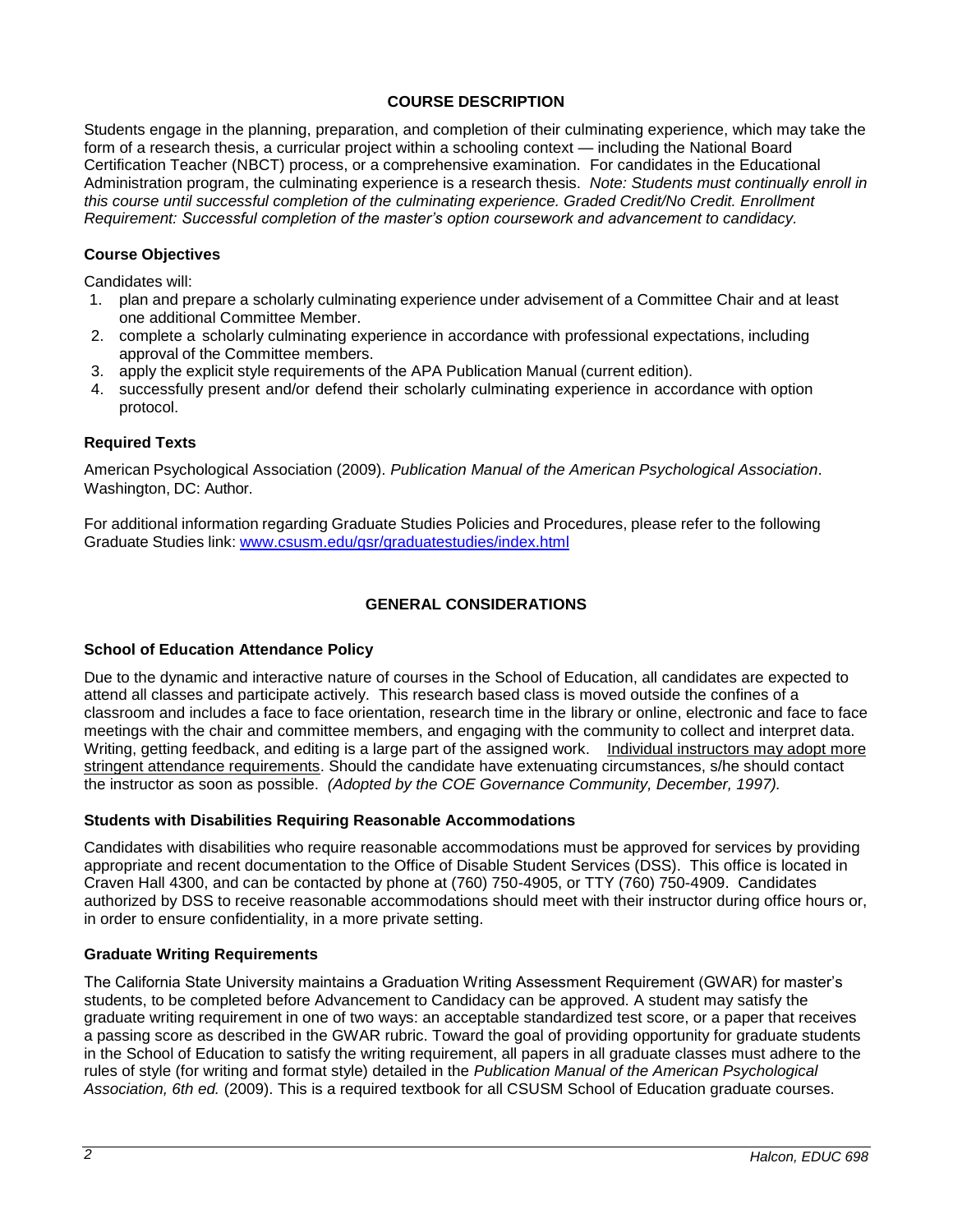## **CSUSM Academic Honesty Policy**

Students will be expected to adhere to standards of academic honesty and integrity, as outlined in the Student Academic Honesty Policy. All assignments must be original work, clear and error-free. All ideas/material that are borrowed from other sources must have appropriate references to the original sources. Any quoted material should give credit to the source and be punctuated accordingly.

Academic Honesty and Integrity: Students are responsible for honest completion and representation of their work. Your course catalog details the ethical standards and penalties for infractions. There will be zero tolerance for infractions. If you believe there has been an infraction by someone in the class, please bring it to the instructor's attention. The instructor reserves the right to discipline any student for academic dishonesty, in accordance with the general rules and regulations of the university. Disciplinary action may include the lowering of grades and/or the assignment of a failing grade for an exam, assignment, or the class as a whole.

Incidents of Academic Dishonesty will be reported to the Dean of Students. Sanctions at the University level may include suspension or expulsion from the University.

Refer to the full Academic Honesty Policy at: [http://www.csusm.edu/policies/active/documents/Academic\\_Honesty\\_Policy.html](http://www.csusm.edu/policies/active/documents/Academic_Honesty_Policy.html)

### **Plagiarism**

As an educator, it is expected that each candidate (course participant) will do his/her own work, and contribute equally to group projects and processes. Plagiarism or cheating is unacceptable under any circumstances. If you are in doubt about whether your work is paraphrased or plagiarized see the Plagiarism Prevention for Students website [http://library.csusm.edu/plagiarism/index.html.](http://library.csusm.edu/plagiarism/index.html) If there are questions about academic honesty, please consult the University catalog.

### **Use of Technology**

Candidates are expected to demonstrate competency in the use of various forms of technology (i.e. word processing, electronic mail, Moodle, use of the Internet, and/or multimedia presentations). Specific requirements for course assignments with regard to technology are at the discretion of the instructor. Keep a digital copy of all assignments for use in your teaching portfolio. All assignments will be submitted online, and some will be submitted in hard copy as well. Details will be given in class.

#### **Electronic Communication Protocol**

Electronic correspondence is a part of your professional interactions. If you need to contact the instructor, e-mail is often the easiest way to do so. It is my intention to respond to all received e-mails in a timely manner. Please be reminded that e-mail and on-line discussions are a very specific form of communication, with their own nuances and etiquette. For instance, electronic messages sent in all upper case (or lower case) letters, major typos, or slang, often communicate more than the sender originally intended. With that said, please be mindful of all e-mail and on-line discussion messages you send to your colleagues, to faculty members in the School of Education, or to persons within the greater educational community. All electronic messages should be crafted with professionalism and care.

Things to consider:

- Would I say in person what this electronic message specifically says?
- How could this message be misconstrued?
- Does this message represent my highest self?
- Am I sending this electronic message to avoid a face-to-face conversation?

In addition, if there is ever a concern with an electronic message sent to you, please talk with the author in person in order to correct any confusion.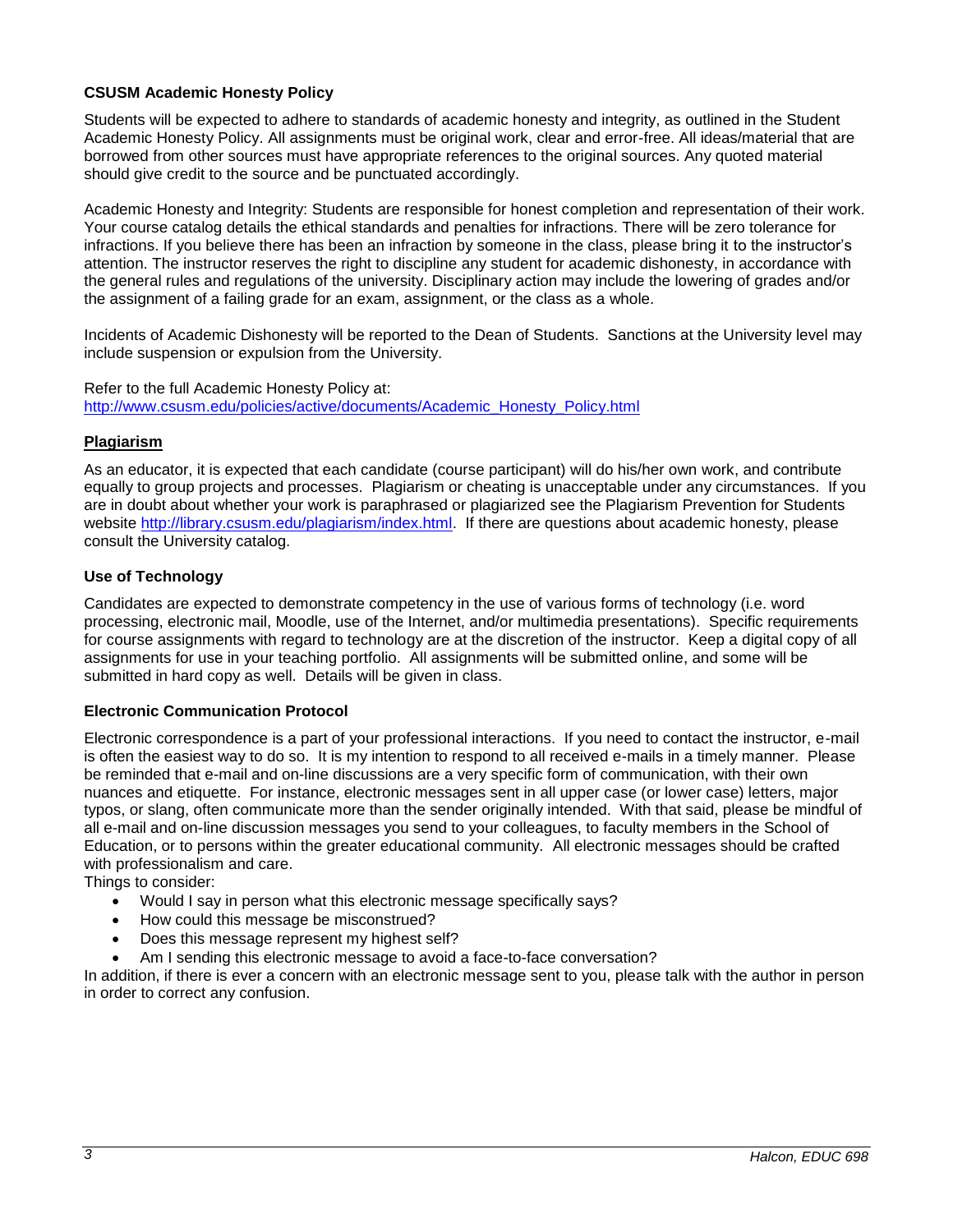# **COURSE REQUIREMENTS**

Below is a Gant chart of the tasks you will complete and dates to benchmark for each week of the semester. You will move through the timeline at your own pace.

The task leads to milestones which are:

- submitting draft chapters 1-3,
- approval of the IRB permission,
- collecting and analyzing the research data,
- submitting chapters 4-5,
- assembling the entire edited paper meeting the APA format and library requirements,
- submitting a Power Point of the defense, and
- defending the thesis.

As the course is credit/no credit, your final grade will be based on successful completion of a thesis and the defense of that thesis to your committee members and peers.

| Week of              | Sept | Sept           | Sept | Sept | Sept | Oct | Oct | Oct | Oct | Nov            | Nov | Nov | Nov | Dec            |
|----------------------|------|----------------|------|------|------|-----|-----|-----|-----|----------------|-----|-----|-----|----------------|
|                      | 1    | $\overline{7}$ | 14   | 21   | 28   | 5   | 12  | 19  | 26  | $\overline{2}$ | 9   | 16  | 30  | $\overline{7}$ |
| Submit               |      |                |      |      |      |     |     |     |     |                |     |     |     |                |
| advancement to       |      |                |      |      |      |     |     |     |     |                |     |     |     |                |
| candidacy            |      |                |      |      |      |     |     |     |     |                |     |     |     |                |
| Apply to graduate    |      |                |      |      |      |     |     |     |     |                |     |     |     |                |
| by March 14          |      |                |      |      |      |     |     |     |     |                |     |     |     |                |
| Submit chapters 1-   |      |                |      |      |      |     |     |     |     |                |     |     |     |                |
| 3 to chair           |      |                |      |      |      |     |     |     |     |                |     |     |     |                |
| Get approval of      |      |                |      |      |      |     |     |     |     |                |     |     |     |                |
| data collection from |      |                |      |      |      |     |     |     |     |                |     |     |     |                |
| site/dist            |      |                |      |      |      |     |     |     |     |                |     |     |     |                |
| Draft of IRB app to  |      |                |      |      |      |     |     |     |     |                |     |     |     |                |
| chair                |      |                |      |      |      |     |     |     |     |                |     |     |     |                |
| Submit IRB           |      |                |      |      |      |     |     |     |     |                |     |     |     |                |
| application online   |      |                |      |      |      |     |     |     |     |                |     |     |     |                |
| Collect and chart    |      |                |      |      |      |     |     |     |     |                |     |     |     |                |
| research data        |      |                |      |      |      |     |     |     |     |                |     |     |     |                |
| Analyze the data     |      |                |      |      |      |     |     |     |     |                |     |     |     |                |
| and create charts    |      |                |      |      |      |     |     |     |     |                |     |     |     |                |
| Write and edit       |      |                |      |      |      |     |     |     |     |                |     |     |     |                |
| chapter 4 for chair  |      |                |      |      |      |     |     |     |     |                |     |     |     |                |
| review               |      |                |      |      |      |     |     |     |     |                |     |     |     |                |
| Develop              |      |                |      |      |      |     |     |     |     |                |     |     |     |                |
| conclusions of       |      |                |      |      |      |     |     |     |     |                |     |     |     |                |
| study                |      |                |      |      |      |     |     |     |     |                |     |     |     |                |
| Write and edit       |      |                |      |      |      |     |     |     |     |                |     |     |     |                |
| chapter 5 for chair  |      |                |      |      |      |     |     |     |     |                |     |     |     |                |
| review               |      |                |      |      |      |     |     |     |     |                |     |     |     |                |
| Check and edit       |      |                |      |      |      |     |     |     |     |                |     |     |     |                |
| references           |      |                |      |      |      |     |     |     |     |                |     |     |     |                |
| Write table of       |      |                |      |      |      |     |     |     |     |                |     |     |     |                |
| contents and         |      |                |      |      |      |     |     |     |     |                |     |     |     |                |
| assign pages         |      |                |      |      |      |     |     |     |     |                |     |     |     |                |
| Create title page    |      |                |      |      |      |     |     |     |     |                |     |     |     |                |
| from library         |      |                |      |      |      |     |     |     |     |                |     |     |     |                |
| template             |      |                |      |      |      |     |     |     |     |                |     |     |     |                |
| Ensure paper is      |      |                |      |      |      |     |     |     |     |                |     |     |     |                |
| ADA compliant        |      |                |      |      |      |     |     |     |     |                |     |     |     |                |